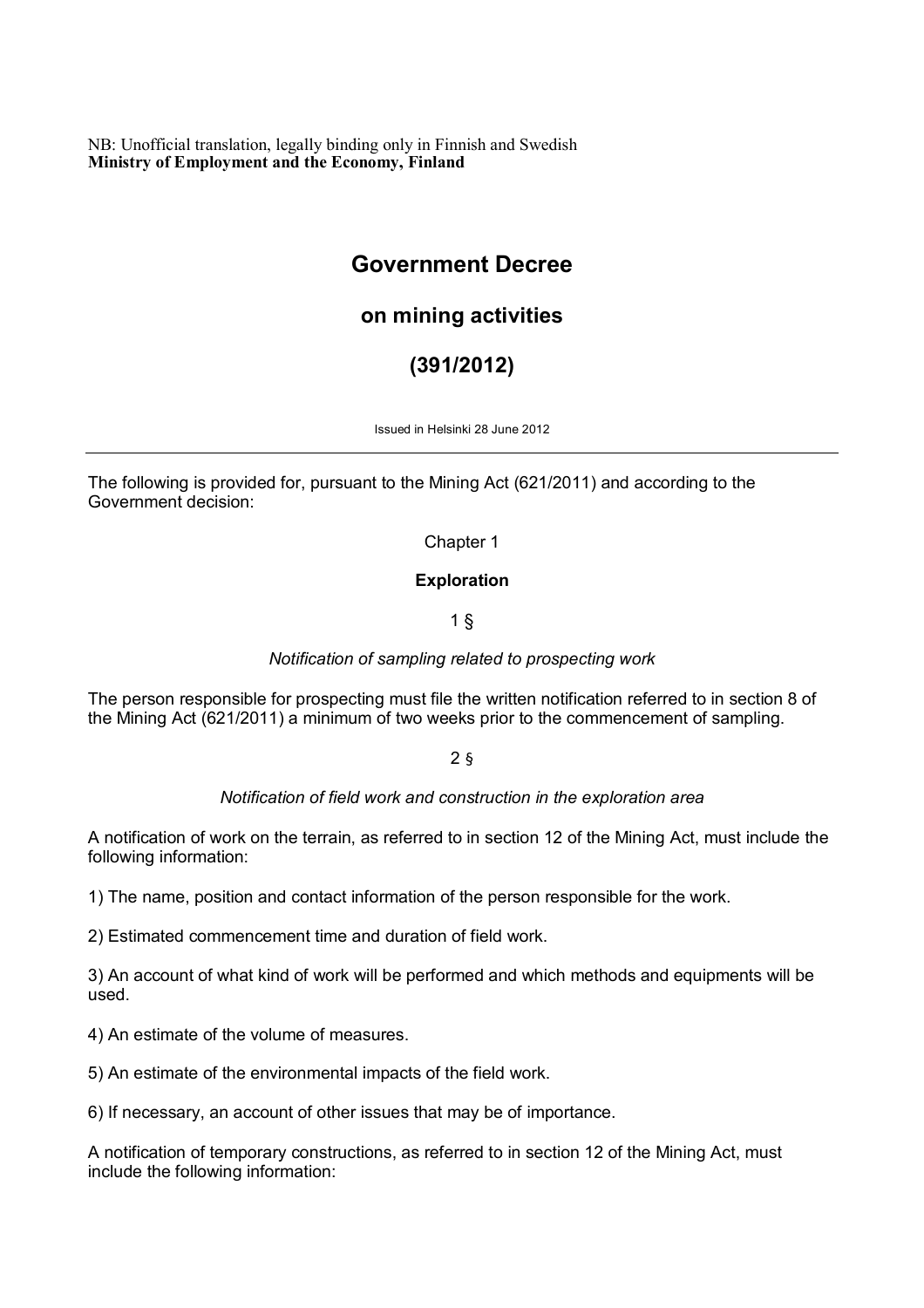1) The name, position and contact information of the person responsible for the work.

2) The area of the temporary construction.

3) The purpose of use of the temporary construction.

4) An estimated duration of the usage and date of dismantling of the temporary construction.

A map must be attached to the notification of field work and temporary construction, indicating the area in which the work will be performed and where the temporary construction is to be placed.

The notification must also include information on the permits related to the operations.

3 §

# *Waste management plan for extractive waste in the exploration area*

The following must be taken into account when drafting a waste management plan for extractive waste in the exploration area, in accordance with section 13 of the Mining Act:

1) The impact of measures on waste management.

2) Return of soil and rock material waste and topsoil to the extraction site, if this is financially and technically feasible and will not result in forbidden contamination of the environment.

3) Most efficient prevention of harmful environmental impacts caused by the operations.

In addition to the requirements set forth in section 13 of the Mining Act, the waste management plan must include:

1) Basic information on the soil and rock material waste generated in exploration, and the properties of that waste.

2) An estimate of the total amount of soil and rock material waste and a plan for the utilisation and handling of the waste.

3) Information on the major environmental impacts of soil and rock material waste.

4) Information on the after-care measures of the exploration area.

In addition, the waste management plan must include other information necessary for assessing whether waste management, as well as prevention of the generation of soil and rock material waste and limitation of its harmfulness, have been organised in compliance with the Mining Act and this Decree.

4 §

#### *Report on exploration activities and results in the exploration area*

The annual report referred to in section 14 of the Mining Act must, unless otherwise dictated by 51(2)(4), include information on the exploration and methods used and a summary of performed exploration activities and their primary results.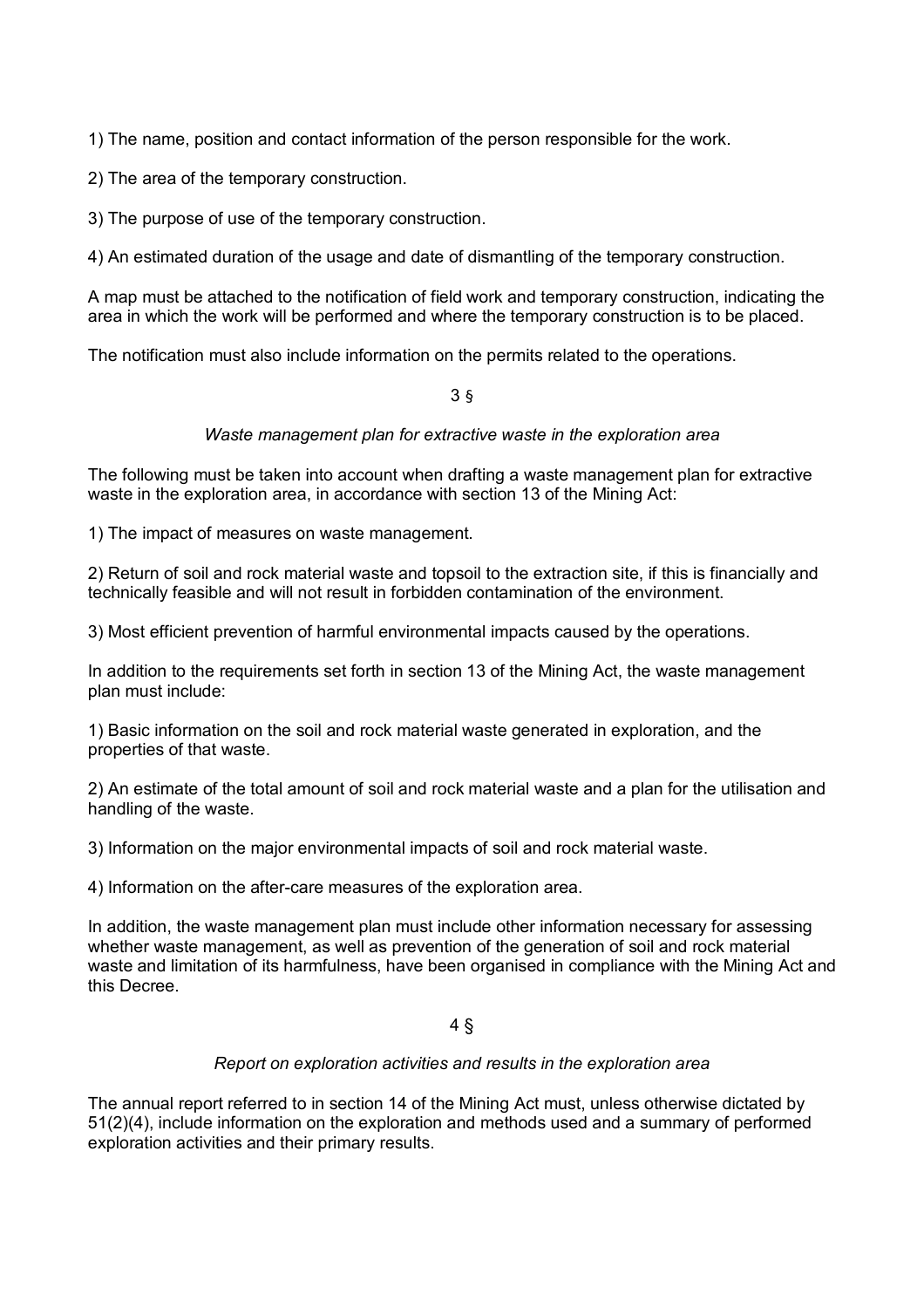#### *Notification of after-care measures of exploration*

The notification of after-care measures, as referred to in 15(2) of the Mining Act, must include the conclusion date of after-care measures and a description of the performed measures.

#### 6 §

#### *Exploration report and related data for the exploration permit*

The exploration report, as referred to in 15(1)(2), must include:

1) A description and map of the exploration area.

2) Performed exploration activities and the results.

3) Index maps, indicating the geological, geophysical and geochemical surveys conducted in the area, as well as sampling locations.

4) An estimate of the mineral resources in the area, based on a widely used standard, and an estimate of the ore potential of the area.

5) A list of the analysis, exploration, environmental and map data.

6) Information on drill holes and cores, their location and interpretations and analyses performed on them.

7) An archival proposal on the drill cores to be delivered to the national archive of drill cores maintained by the Geological Survey of Finland.

8) The essential results of concentration tests and other beneficiation tests performed in order to determine the usability of the deposit.

9) An itemised summary of the exploration costs.

The exploration report and the related information must be delivered as electronic files. In addition to the exploration work report, the file must include the geological, geophysical and geochemical exploration data, collected GIS data, reports and analyses of drill cores and other exploration material.

The exploration report must cover the exploration area in full, including all prior exploration phases in the exploration area, if these have not been reported.

#### Chapter 2

#### **Gold panning**

7 §

#### *Notification of field work in a gold panning area*

 Any notification of field work in a gold panning area, as referred to in section 27 of the Mining Act, must not be submitted later than one month prior to the commencement of said work.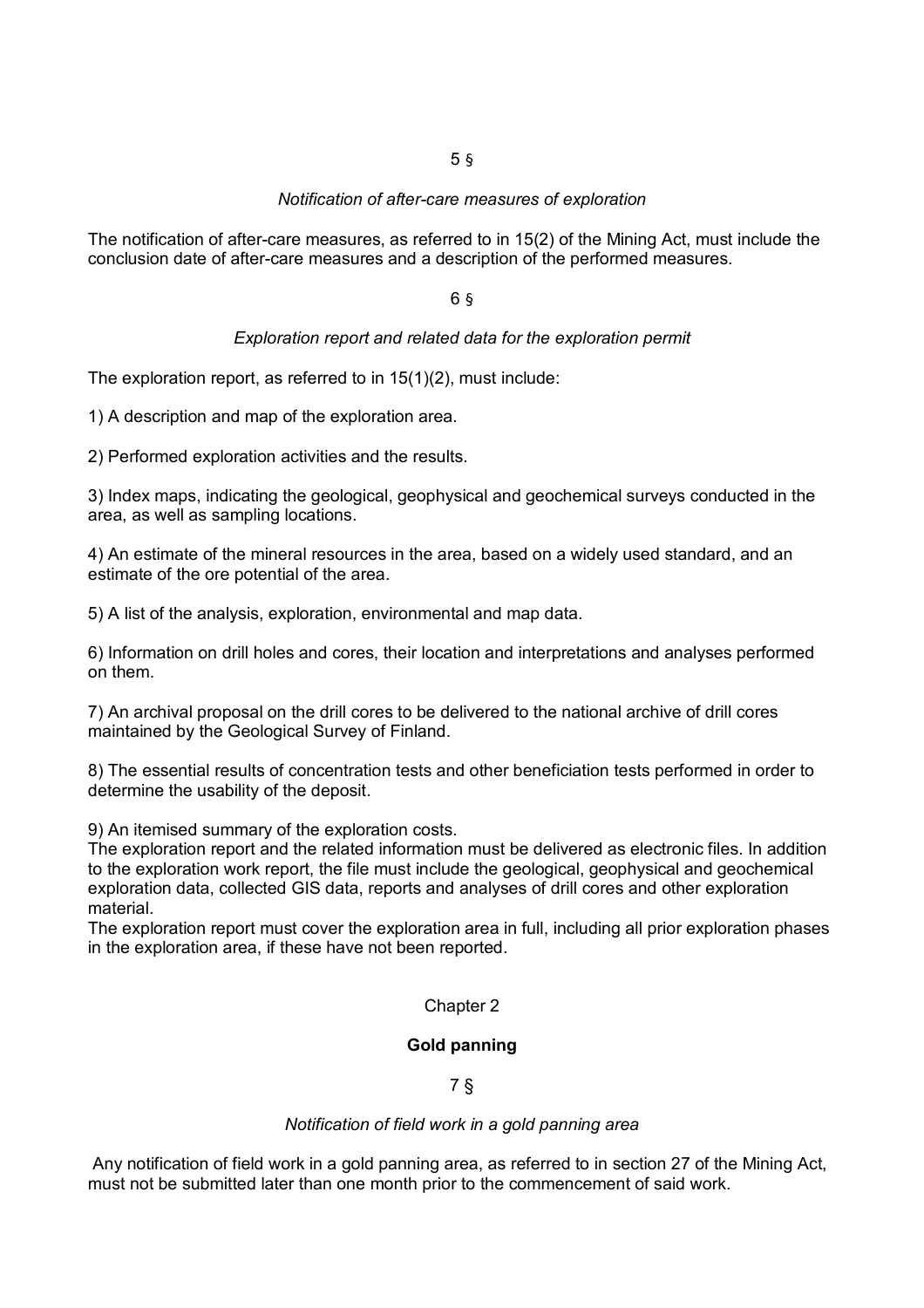The notification must include the following information:

1) The name, position and contact information of the person responsible for the work.

2) Estimated commencement time and duration of the field work.

3) An account of what kind of field work will be performed and which methods and tools will be used.

4) An estimate of the volume of measures.

5) The number of people working in the area.

6) An estimate of the environmental impacts of the field work..

7) If necessary, an account of any other issues that may be of importance.

A map indicating the area in which this work will be carried out must be attached to the notification. 8 §

*Waste management plan for extractive waste in the gold panning area*

The provisions of section 3 of this Decree will apply to the waste management plan for extractive waste, as referred to in section 25 of the Mining Act.

# 9 §

#### *Gold panner's annual report*

The gold panner's annual report, as referred to in section 28 of the Mining Act, must include:

1) The amount of gold recovered, in grams.

2) The amount of loose soil treated, in cubic metres.

3) Exploration and methods used.

4) The number of people working in the gold panning area, in man-days.

5) Work time in the gold panning area.

6) Landscaping and waste management measures performed.

The report must be submitted to the mining authority by the end of March of the subsequent calendar year.

#### 10 §

#### *Gold panner's notification of the completion of after-care measures*

The notification of after-care measures, as referred to in section 29 of the Mining Act, must include the conclusion date of after-care measures and a description of the after-care measures performed.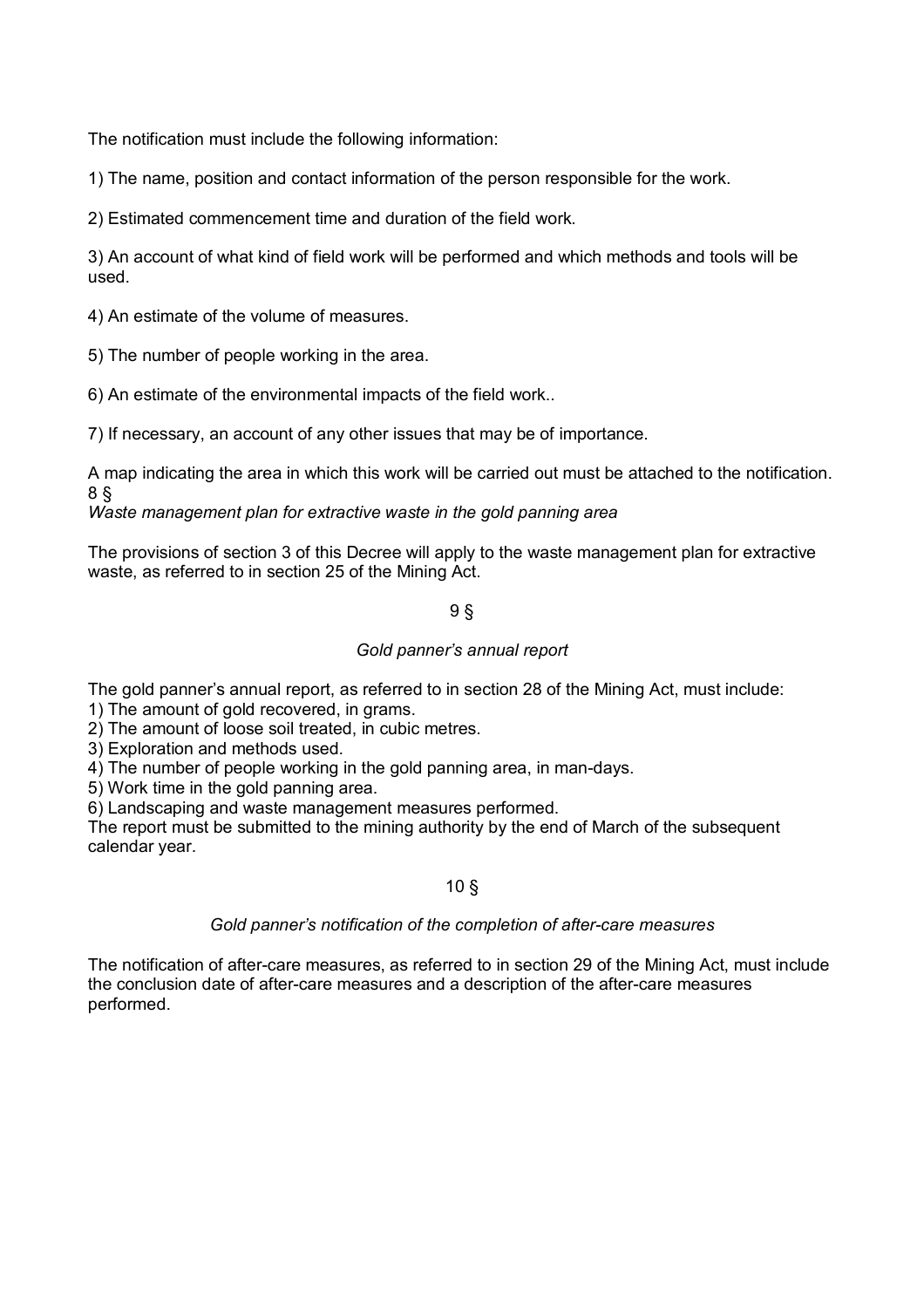# Chapter 3

# **Permit procedures**

# 11 §

# *Additional copies of the permit application*

Additional copies of any permit application related to a matter, as referred to in section 33 of the Mining Act, must be submitted at the request of the permit authority, if so deemed necessary in order to facilitate communications or requests for comments on the matter.

# 12 §

# *Exploration permit*

In addition to the provisions of section 34 of the Mining Act, the following must be included in the exploration permit or its annexes:

1) The applicant's name, contact information and domicile.

2) An account of the applicant's expertise, technical capacity and its financial ability to carry out operations commensurate with the permit sought.

3) An account of the professional qualifications of the personnel used by the applicant.

4) The geographical location of the exploration area, including the name and real property identification code of the property or other register unit.

5) The exploration area's total area and the area of each property or other register unit, to a minimum accuracy of 0.1 hectares.

6) A plan of the volume, type and schedule of necessary exploration activities.

7) Information on natural and cultural values in the exploration area, deemed significant in terms of nature protection, and related to the implementation of the exploration plan.

8) The Land Information System's information on property owners in the exploration area and the names and addresses of the other people whose interests, rights or responsibilities may be affected by issuing the exploration permit.

9) The applicant's proposal for the name of the exploration area.

13 §

#### *Appendices to the exploration permit*

In addition to the provisions of section 34 of the Mining Act, the following must be attached to the exploration permit:

1) An overview map indicating the location of the area for which the application has been submitted.

2) At the mining authority's request, a map or aerial image template using the Finnish National Coordinate System and an appropriate scale, with an up-to-date property division, buildings, obstacles to exploration and the required names added as line drawings.

3) A file which, based on the Finnish National Coordinate System, includes the borders of the ore exploration area, the property division within the exploration area and the area bordering this area, as well as obstacles to exploration.

4) The applicant's extract from the population register or trade register extract.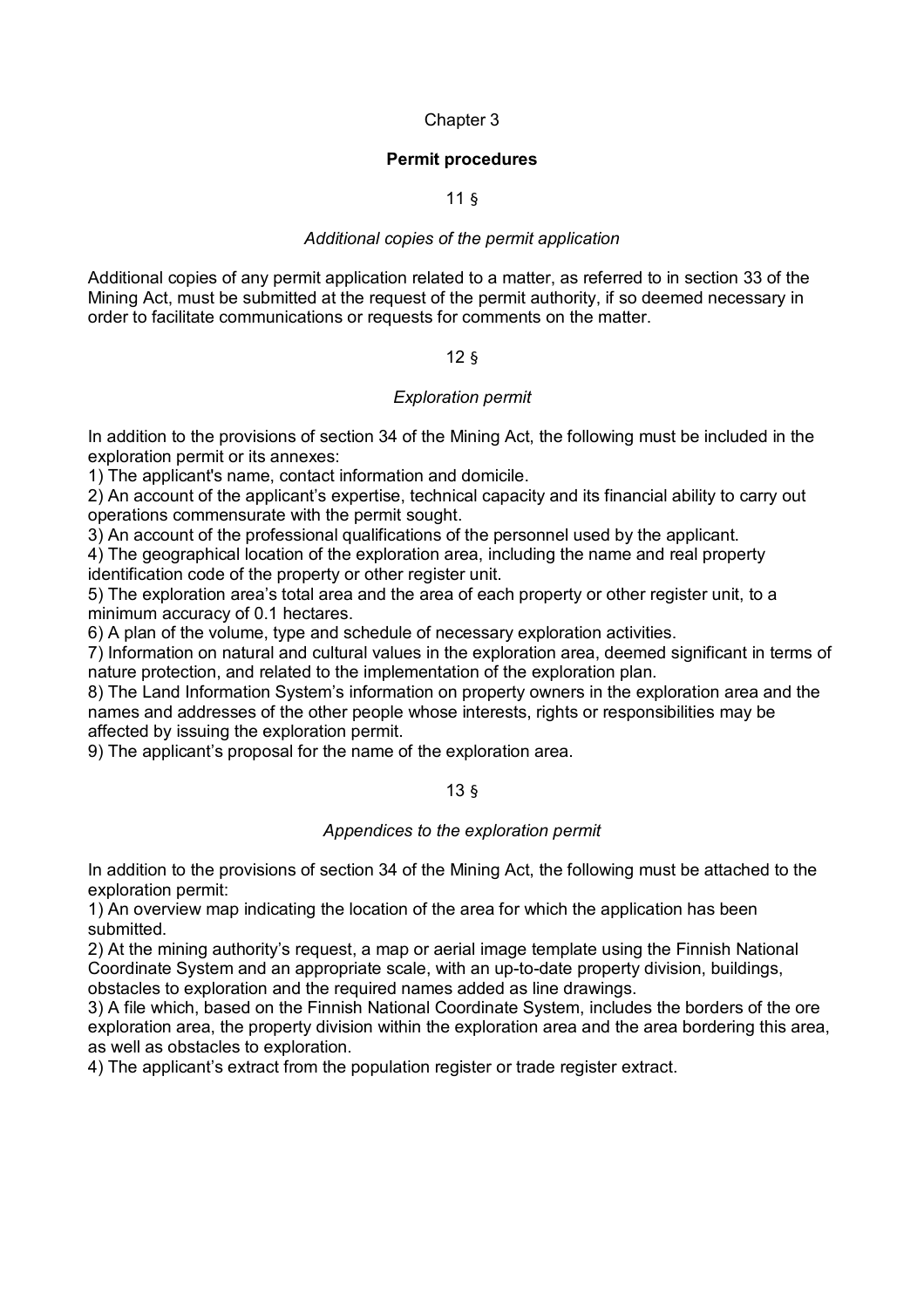# 14 §

# *Reservation notification*

In addition to the provisions of section 44 of the Mining Act, the following must be included in the reservation notification:

1) The name, contact information and domicile of the party making the reservation.

2) What mining minerals the party making the reservation expects to be found in the area

3) The area of the reservation area and the municipality in which it is located.

4) The validity period of the reservation decision, if the party making the reservation is applying for a validity period of under 24 months.

5) The proposal for the reservation area's name of the party making the reservation.

# 15 §

# *Appendices to the reservation notification*

In addition to the provisions of section 44 of the Mining Act, the following must be attached to the reservation notification:

1) A general map of the reservation area.

2) A file showing the reservation area's boundaries using the Finnish National Coordinate System.

3) The applicant's extract from the population register, or the relevant trade register extract.

# 16 §

# *Mining permit application*

In addition to the provisions of section 34 of the Mining Act, the following must be included in the mining permit application or its appendices:

1) The applicant's name, contact information and domicile.

2) The geographical location of the mining area and auxiliary area of the mine, including the name and real property identification code of the property or other register unit.

5) The total area of the mining area and auxiliary area to the mine, and the area of each property, to a minimum accuracy of 0.1 hectares.

4) The key factors in determining the mining area and auxiliary area of the mine.

5) A report of exploration in the area and the results thereof, which indicate the presence of mining minerals in such abundance and such a form that exploitation of the deposit is likely and would be financially viable.

6) A report on the financial preconditions of the mining project (funding plan).

7) The Land Information System's information on property owners in the mining area and auxiliary area of the mine, and the names and addresses of the other people whose interests, rights or responsibilities may be affected by issuing the mining permit.

8) A report on the basic technical solutions used in mining operations.

a) The excavation method and other basic solutions of mining operations.

b) The preliminary dimensioning and design principles and cross-sections of the mine.

c) The positioning of roads, sewers and power lines and a water use plan for the water required by mining operations.

d) Other necessary matters.

9) A report on measures to ensure that mining activities do not entail the obvious wastage of mining minerals, or endanger or hamper the potential future use of the mine and excavation work performed there.

10) A report on the estimated impacts of mining operations on private and public interests.

11) A report on the measures intended to eliminate or reduce the harmful impacts of mining operations.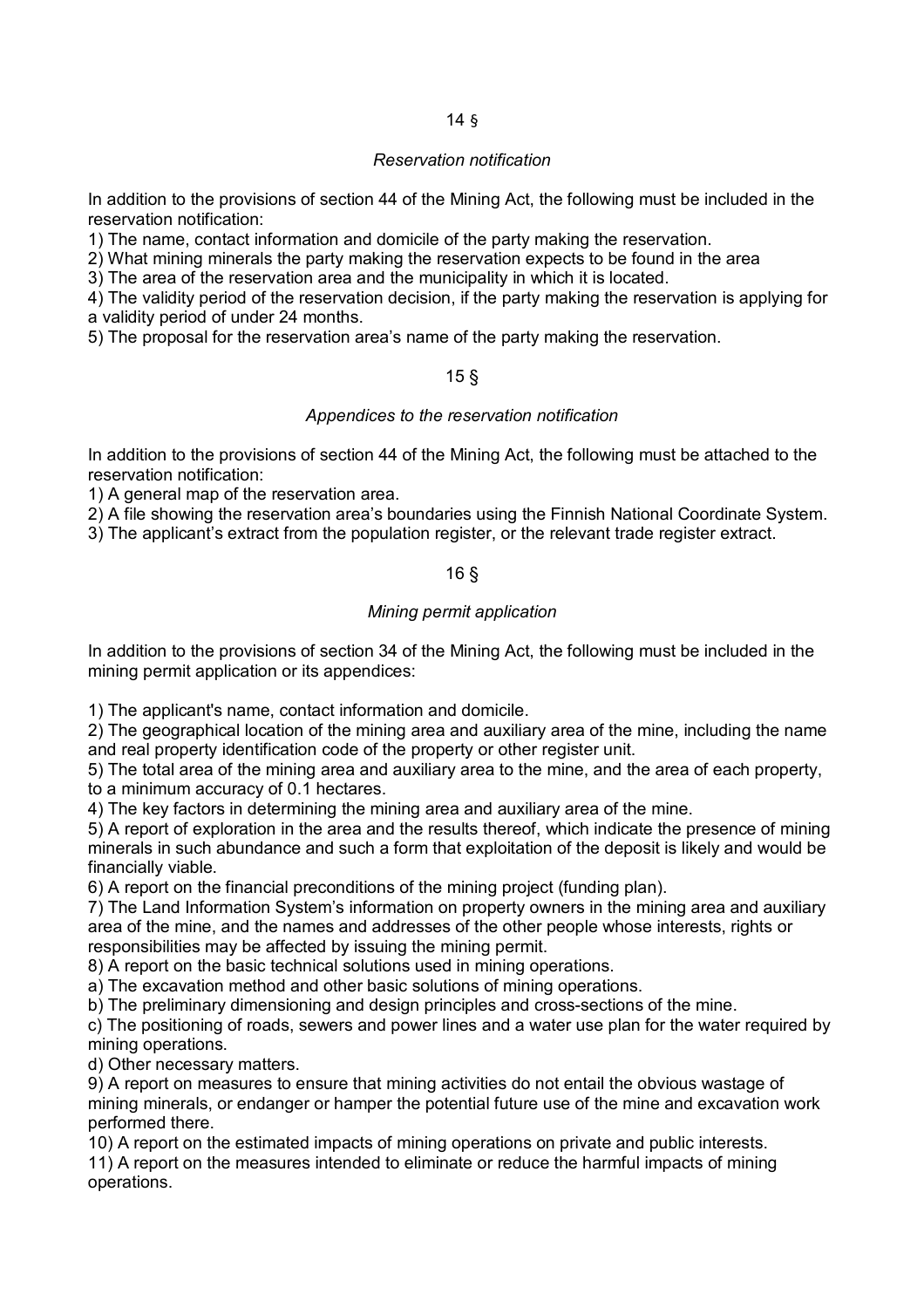12) A report on the environmental impacts of planned mining operations to the extent determined in section 25 of the Act on Environmental Impact Assessment Procedure (468/1994), in the event that the environmental impact assessment procedure complying with the Act is not applied to the project.

13) A report on the measures required by the termination of mining activities and their regional scope.

14) A report on the measures related to buildings and constructions after the termination of mining activities.

15) A report on the objectives and primary content of mine closure measures.

16) A report on the options available for the area's future use.

17) An estimate of the schedule and costs of termination measures.

18) Planned commencement date of mining.

19) The applicant's proposal for the name of the mining area.

# 17 §

#### *Appendices to the mining permit application*

In addition to the provisions of section 34 of the Mining Act, the following must be attached to the mining permit application:

1) An overview map indicating the location of the area for which the application has been submitted, and the area in relation to the use of other areas in accordance with the requirements set forth in 47(4) of the Mining Act.

2) At the mining authority's request, a map or aerial image template using the Finnish National Coordinate System and an appropriate scale, with an up-to-date property division, buildings, obstacles to the mining permit and the required names added as line drawings.

3) A file which, based on the Finnish National Coordinate System, includes the borders of the mining area, the property division in the mining area and the area bordering this area, as well as obstacles to the mining permit.

4) The applicant's extract from the population register or trade register extract.

#### 18 §

#### *Application concerning redemption permit for a mining area*

An application concerning a redemption permit for a mining area must either include the information determined in section 16, or a reproduction of a granted mining permit. In order to assess whether the mining project is based on public need, the application must describe the mining project's local effects and impact on the local economy and employment, as well as issues related to society's need for raw material supply.

#### 19 §

#### *Application concerning the extension of redemption permit for a mining area*

In addition to the provisions of 71(2) of the Mining Act, an a*pplication concerning the extension of a redemption permit for a mining area must be capable of demonstrating that the preconditions for extending the redemption permit exist in accordance with section 63 of the Mining Act.* The application must indicate the desired extension period, unless the party is applying for an extension until further notice.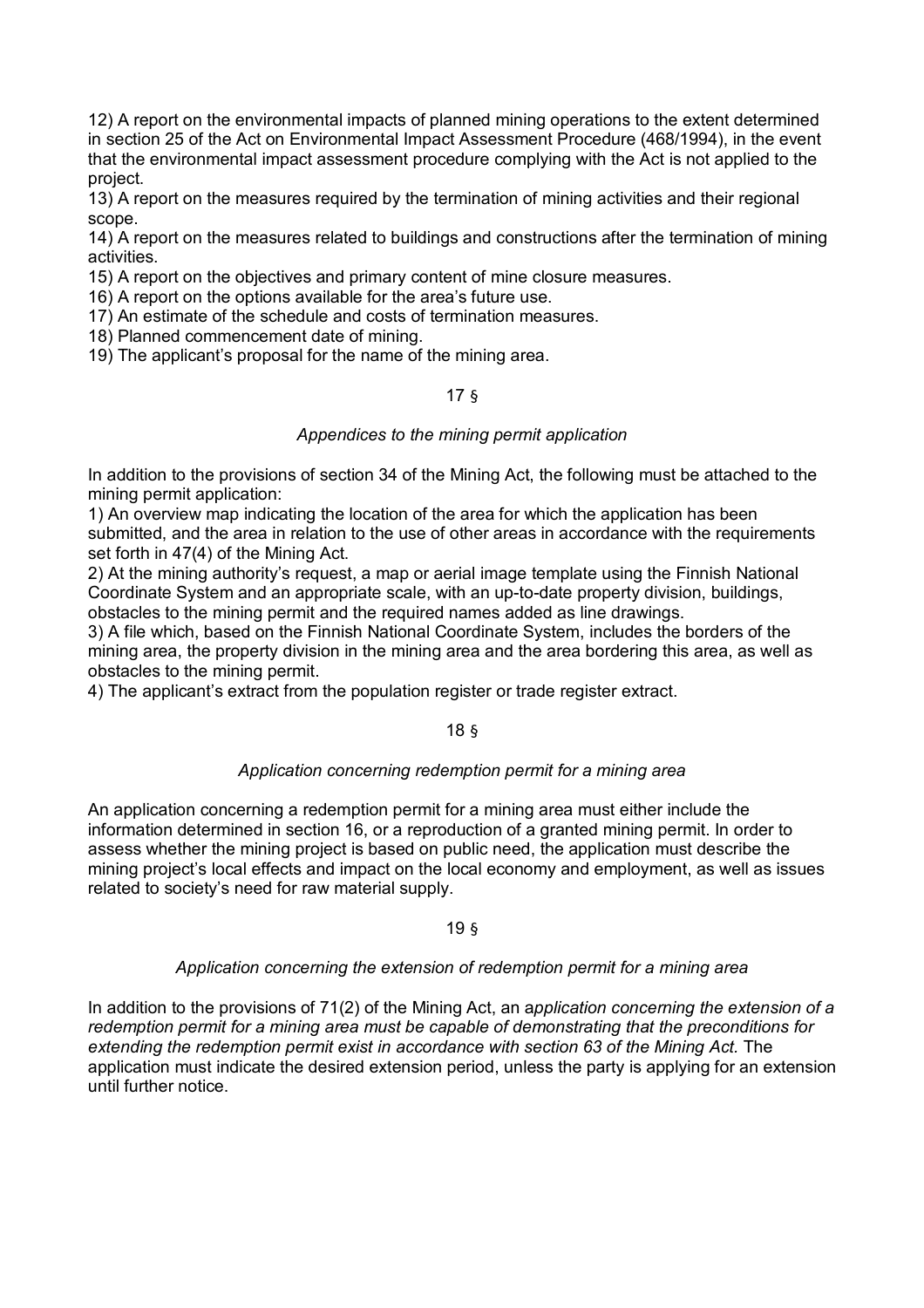# 20 §

# *Application for a mining safety permit*

In addition to the provisions of section 122 of the Mining Act, the following must be included in the application for a mining safety permit:

1) The applicant's name, contact information and domicile.

2) The applicant's extract from the population register or trade register extract.

3) Information on measures performed by subcontractors.

4) Planned mine construction schedule.

#### 21 § *Gold panning permit application*

In addition to the provisions of section 34 of the Mining Act, the following must be included in the g*old panning permit application*:

1) The applicant's name, contact information and domicile.

2) The geographical location of the gold panning area subject to the application by municipality.

3) The size of the gold panning area at a minimum accuracy of 0.1 hectares.

4) A report on the volume, type and schedule of gold prospecting and recovery measures related to gold panned.

5) General information on significant environmental values and cultural values of gold panning and on the potential impacts of gold panning on these values and their reduction.

6) A report on how access to the gold panning area will be arranged.

7) A report on temporary constructions planned for the gold panning area.

8) The applicant's proposal for the name of the gold prospecting area.

# 22 §

# *Appendices to the gold panning permit application*

In addition to the provisions of section 34 of the Mining Act, the following must be attached to the gold panning permit application:

1) An overview map indicating the location of the area for which the application has been submitted.

2) A file showing the gold panning area's boundaries, using the Finnish National Coordinate System and obstacles to gold panning.

3) The applicant's extract from the population register or trade register extract.

# 23 §

#### *Applications related to joint properties*

If an application complying with section 34 of the Mining Act applies to joint property, as defined in the Act on Joint Property (758/1989), or a jointly owned forest, as defined in the Act on Jointly Owned Forests (109/2003), an account must be attached to the application, as required for submitting the requisite notification to the partners of the joint property or jointly owned forest.

24 §

#### *Publicity of application information*

In connection with the submission of the permit application, the permit applicant must communicate its opinion, with grounds, of the extent to which the permit application or its appendices contain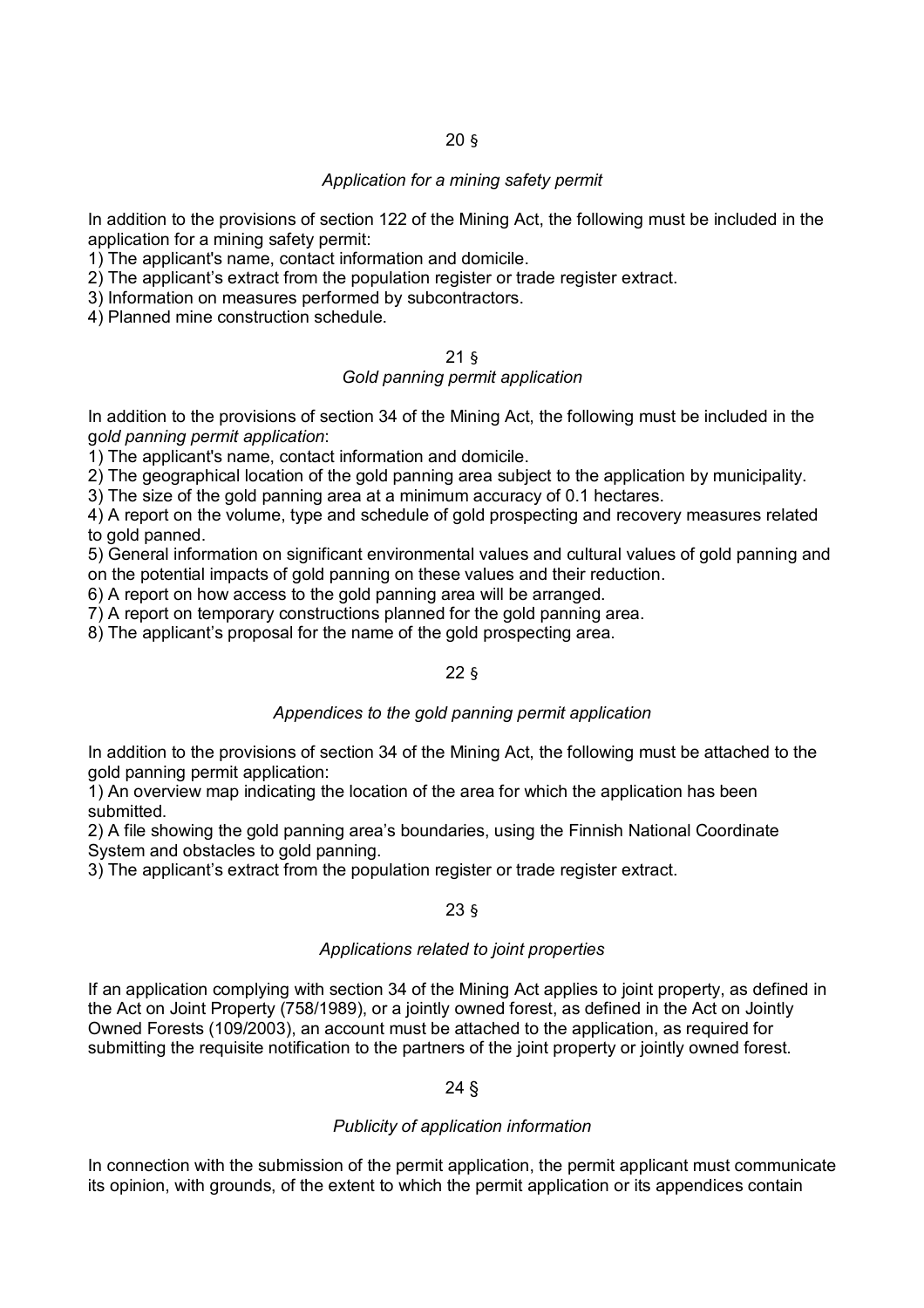information that must be kept confidential in compliance with the Act on the Openness of Government Activities (621/1999), or some other legislation.

To the extent possible, the applicant must accompany the application with a general summary of the application information, as referred to in subsection 1, which can be made available to the public.

# 25 §

#### *Statements on a permit application*

In addition to the provisions of section 37 of the Mining Act, the permit authority must request a statement on an application for an exploration permit, mining permit, and gold panning permit from the following:

1) The Finnish Border Guard in the event that the operations subject to the application will be carried out in a border zone.

2) The Defence Command, in the event that the operations subject to the application will be carried out in the territorial waters of Finland or near an area used by the Defence Forces.

3) The National Board of Antiquities, in the event that an investigation must be made into the application of the Antiquities Act (295/1963).

The appropriate Regional Council must be requested to provide a statement on the mining permit application and the exploration permit application, should the latter pertain to a particularly large area or otherwise entail significant impacts.

A statement must be requested from the Radiation and Nuclear Safety Authority on the mining permit application and the exploration permit application, should it pertain to uranium and thorium exploration.

# 26 §

# *Public notices concerning permit applications*

A public notice, as referred to in section 40 of the Mining Act, must include the following at a minimum:

1) The applicant's name.

2) Description of the quality, duration and scope of the operations covered by the application.

3) Information on the area in which the operations covered by the application would take place.

4) Information on the display of the application documentation for public inspection.

5) Information on the submission of complaints and opinions.

6) Information on a possible public hearing.

#### 27 §

#### *Application for extending a permit's validity*

*An application for extending the validity of an exploration, mining or gold panning permit must be submitted to the permit authority two months prior to the expiry of said validity.*

The application must indicate the changes the applicant wishes to make in the permit area or any other significant changes and changes of concerned parties.

Reports on the following must be attached to an application for extending the validity of an exploration permit:

1) The measures carried out on the basis of the permit being applied for, and their results.

2) The exploration costs of the area.

3) The exploitation possibilities of the deposit and the need for further exploration.

4) Grounds for the demarcation of the area.

Reports on the following must be attached to an application for extending the validity of a mining permit:

1) The measures carried out on the basis of the permit being applied for, and their results.

2) The preconditions for extending the validity of a mining permit.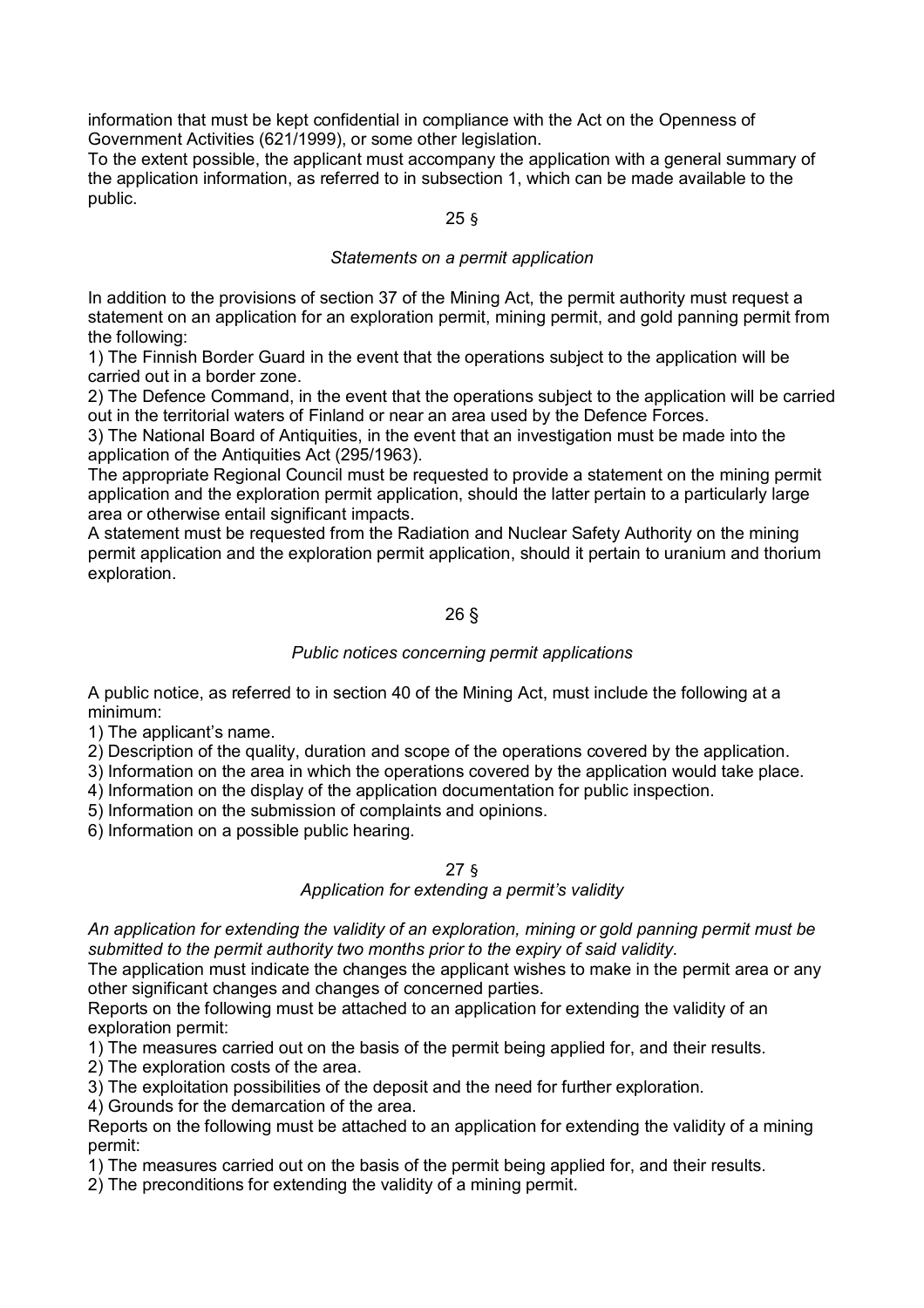Reports on the following must be attached to an application for extending the validity of a gold panning permit:

1) The measures carried out on the basis of the permit being applied for, and their results.

2) The preconditions for extending the validity of a gold panning permit.

# Chapter 4

# **The notification procedure related to pledging**

# 28 §

# *Pledge notification*

The pledge notification, as referred to in section 174 of the Mining Act, must include:

1) The name, contact information and domicile of the pledger and pledgee.

2) Information on the mining or exploration permit imparting the right or privilege to exploit mining minerals, to which the pledge being notified is subject.

3) Information on the mutual priority of pledges, should the right being pledged be subject to several pledges, or notification have been submitted that it is subject to several pledges.

4) Information that, prior to notifying the mining authority, the permit holder has notified all holders of pledges with a higher priority of the pledge about which the mining authority is being notified.

5) If required, information of the monetary amount of the liability for the pledge commensurate with the pledge being notified.

The permit holder or notification author must sign the notification. The following must be attached to the notification: a copy of the written commitment to pledge or similar document, the pledger's extract from the population register or trade register extract, and all other necessary documentation.

# 29 §

# *Obligation to provide information on notified pledges*

Upon specific request, the mining authority must provide information and, when necessary, a certificate regarding the pledges of which it has been informed.

30 §

# *The legal status of pledge holders in the event of the expiry, cancellation or amendment of a permit*

The mining authority must immediately inform any pledge holders, of which it is aware of, of any pending matters related to the expiry, cancellation or amendment of their mining or exploration permit, and provide these pledge holders with the opportunity to be heard in the matter. If a permit holder files for the expiry of a mining or exploration permit, as referred to in subsection 1, the written permission of all known pledge holders must be included in the application.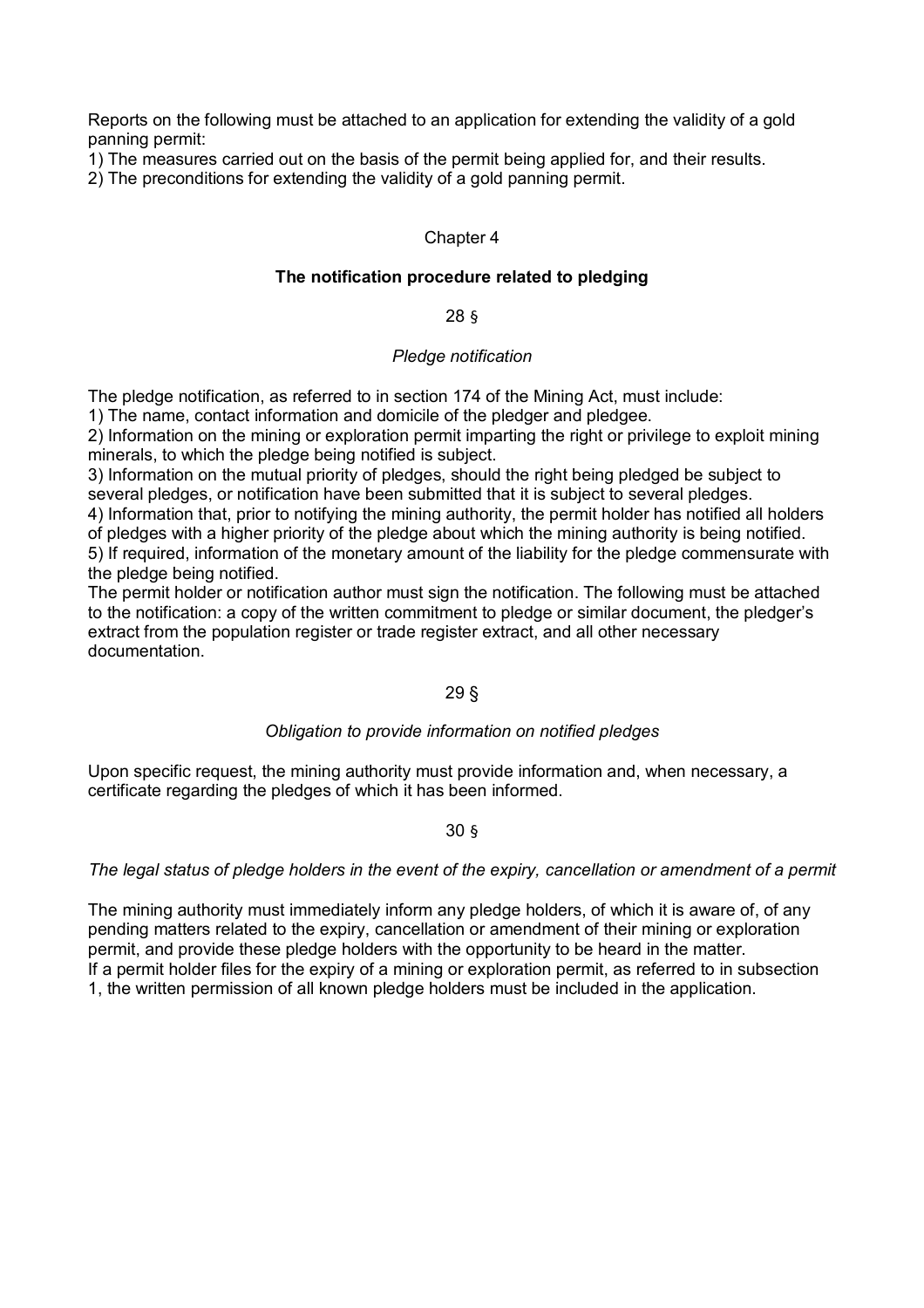# Chapter 5

# **Further provisions**

# 31 §

#### *Annual report on mining operations*

In the annual report, as specified in 18(2) of the Mining Act, the mining permit holder must report the following:

1) The amount of excavated ore and waste rock, in tonnes.

2) The amount of topsoil handled at the mine, in tonnes.

3) The amount of concentrate or similar intermediate product produced at the mine, in tonnes.

4) The amount of personnel working at the mine, in man-months.

5) An itemisation of the by-products of mining operations, as determined in 17(1)(2) of the Mining Act.

# 32 §

# *Application concerning the assignment of a permit*

An application concerning the assignment of an exploration permit, mining permit or gold panning permit, as referred to in 73(2) of the Mining Act, must be submitted to the mining authority within 30 days of the assignment agreement's entry into force.

The following must be attached to the application:

1) The assignee's extract from the population register or trade register extract.

2) An account of the assignee's expertise, technical capacity and its financial ability to carry out operations commensurate with the permit.

3) An account of the professional qualifications of the personnel used by the assignee.

# 33 §

#### *Information for the confirmation of excavation fee*

To the notification referred to in 100(6) of the Mining Act, the mining permit holder must attach a calculation of the amount of metal recovered of the mined and processed ore. Information of the average price must be included in this calculation. If no average price can be included, the permit holder must propose a price to be applied. If the notification pertains to 100(2)(2)(a) of the Mining Act, the agreed price and other information, on the basis of which the mining authority can confirm the excavation fee, must be included in the notification.

A report on the mine's annual production volume, the income received for this and production costs must be included in applications referred to in 100(2)(2)(b) of the Mining Act. Moreover, a report of the indirect costs required by production and investments required by production and amortisation related to them must be attached to the application. In the event that the application has been submitted by the owner of a property, the mining authority must request that the mining permit holder disclose such information.

In the event of a request to verify the excavation fee on the basis of 100(3) of the Mining Act, a report on the agreement between the parties must be included in the application.